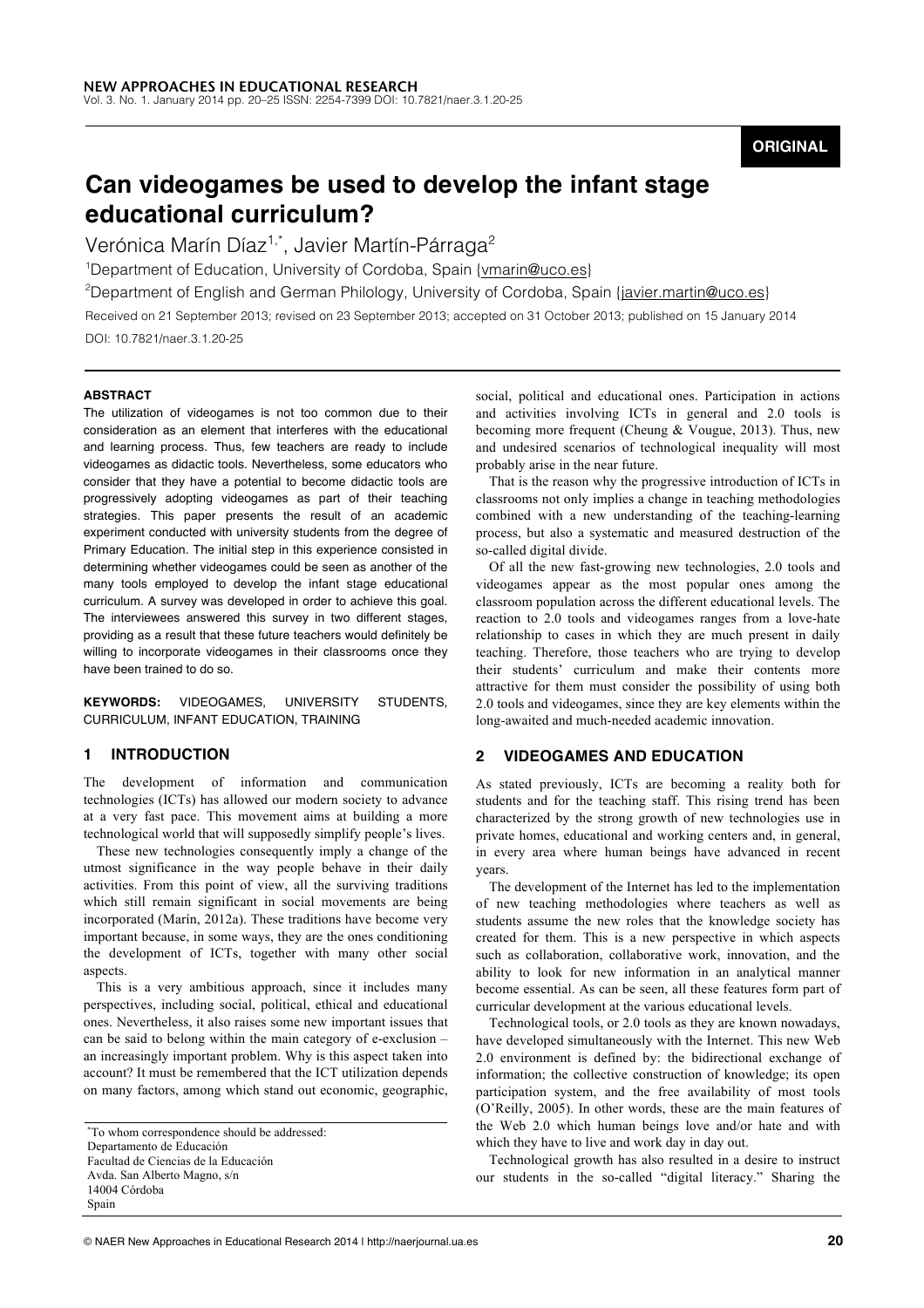opinion expressed by Bustos (2009) –though with some nuances– leads us to state digital literacy clearly involves much more than the mere ability to use a computer. Our conception of digital literacy focuses on "the ability to understand and use information in a variety of formats from a wide range of sources" and also to be able to present that information in coherent, pleasant and varied ways".

Within this frame, videogames –both online and offline ones– emerge as one of the technologies that have evolved to a greater extent. Generally speaking, videogames have been catalogued as mature or educational and mainstream.

It is our conviction that videogames offer educators an ideal tool which gives his students the possibility to create, model and modify their closer environment using a tool which they find attractive and which additionally forms part of their social relationship, both with other students and with the society as a whole.

A recent study presented by the Spa nosh Association of Editors and Distributors of Entertainment Software (aDeSe, www.adese.es) pointed out that in 2012, 58% of Spanish citizens (compared to 67% of Europeans) considered it positive to utilize entertainment software and videogames as educational tools.

The results of the *Gametrack: The Videogames in Europe Consumer Study* (developed by the *Interactive Software Federation of Europe* (ISFE) are similar insofar as they prove that 47% and 25% of Europeans believe that video games foster young people's creative and social skills. This tendency to include videogame consoles in European citizens' daily life is reflected on the growing sales of both consoles and accessories.

In the case of Spain, the videogame industry reached 822 million euros in consumer sales in 2012 (aDeSe, 2012). These outstanding economic results in mind lead us to think that videogames are obviously much more than a mere entertainment option that replaces traditional games.

In terms of categories, traditional games (platforms, strategy, sports, racing, arcade...) have traditionally been the most popular ones –a trend which is repeated in the last two years (74.7% in 2012 and 79.8% in 2011).

Taking into account that some curricular contents are very difficult to be taught to students, it would be very useful for us to bear in mind how frequently they use videogames in their daily life. In this respect, the aforementioned 2012 aDeSe report states that 30% of Spanish educators use videogames as curricular tools. More specifically, according to 78% of Spanish Infant Education teachers, videogames "offer a great pedagogic potential and introducing them in the classroom can be considered as a refreshing new teaching method (aDeSe, 2012, p. 32).

Considering the above, videogames should definitely be integrated into the catalogue of digital tools that teachers must use in their classrooms. What is more, both educators and students must assign videogames an educational value because every videogame can contribute to a greater or lesser extent to education and teaching. "The utilization of videogames and digital games for educational purposes must begin with the study of the relationships established between the universe that these games create and the gamers themselves. The latter must be able to interpret these messages, but this is a handicap because sometimes this universe is not accurately interpreted –such an inability for interpretation must derive from gamers' ignorance of the iconic code or from a lack of knowledge of the message itself" (Marín, 2012b, p. 194).

In any case, what educational value can be assigned to videogames? To start with, videogames have the capacity to foster curiosity and a desire to learn, even if most of that learning takes place at an unconscious level. Thus, videogames contribute to develop certain skills and the curriculum gets reinforced in a crosswise manner while students' self-awareness and esteem simultaneously grow (Marín & García, 2005). According to aDeSe (2012), using video videogames in the classroom is beneficial in the following ways:

- -Students' motivation for content study is increased.
- ⎯Students pay more attention and get easily focused.
- ⎯Videogames reinforce curricular content learning.
- ⎯Videogames attract students' attention and retentiveness.
- ⎯ When using videogames, learning is fun, so students don't get demotivated when faced with complex topics.
- -Mental ability is increased.
- -The classroom and its dynamics become more attractive.
- ⎯Videogames are part of our students' reality.
- ⎯Videogames serve as an entry point to the technological world.

Marín (2012a, 24) points out that "videogames also develop reflexive and critical thinking, attention and memory skills, collaborative work capacities, as well as a desire to improve and interact with other students. Videogames also enhance students' visual and spatial skills, as well as their hand-eye coordination, and largely contribute to develop students' capacity, not only to prevent and solve conflicts but also to discover and learn new vocabulary and numerical conceptions. At the same time, video games increase motivation levels and help in the formation of socially accepted standards of behavior that replace impulsiveness and self-destructive tendencies". It is also worth mentioning that videogames can be used to reduce students' anxiety and are also useful to treat some types of mental or physical impairment.

Our bottom line is that including video games as a technological tool in classrooms at any educational level brings highly positive results, because:

- (1) They improve students' appetite for learning.
- (2) They promote the development of personal, social, communicative skills…
- (3) They allow students to develop their curriculum transversally.
- (4) They bolster self-esteem and the self-image that students project towards other people (Marín, 2012a).

The preceding criteria make it clear for us that an urgent need exists to overcome the negative perception of videogames as a mere waste of time that steals time from study, social interaction, etc. Another misconception that must be cleared is the one assuming that videogames promote violent or anti-social behaviors and attitudes.

As proved by the 2011-2012 aDeSe study proved, a third of educators (36.4%) used videogames as didactic tools. It is important to highlight that younger teachers (up to 39 years of age) were more willing to utilize video videogames. Therefore, it is safe to assume that a relevant percentage of educators are changing their previous negative view on videogames.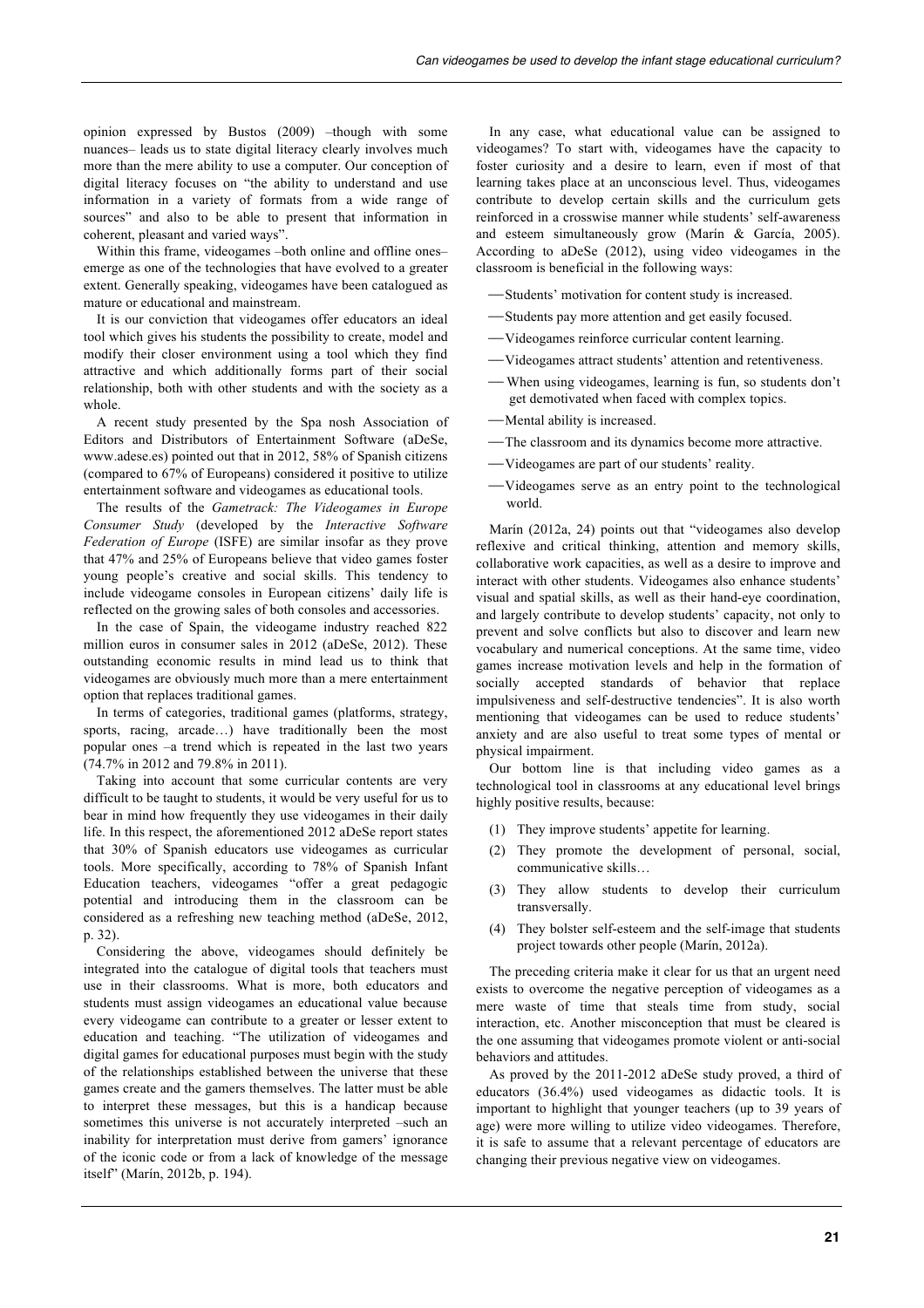On the other hand, the Spanish Education Act (Ley Orgánica de Educación) from 2006 as well as the new one that is now been debated upon in Parliament (known as LOMCE, 2013) give a privileged place to information and communication technologies. In the case of the former, these new technologies are included in the teaching of basic skills both in Primary and Secondary Education –they are introduced in a very light manner in the case of Infants and Pre-school Education, though. As for the new Law –LOMCE– it treats these new technologies in the same way as the previous Law in the areas of Infant, Preschool and Primary Education, and assigns even more importance to ICTs in Secondary Education (High Schools).

Even though the Law allocates less importance to the use of ICTs in early education, it would be a mistake to conclude that their educational value is less important in that area. On the contrary, it seems obvious to us that using ICT in early education helps to achieve a great improvement in terms of curricular development –these benefits become particularly visible in subjects that prove more demanding for younger students. Therefore, in our opinion, the utilization of videogames in the classroom constitutes both a challenge and an exciting adventure for students and teachers alike.

Using video games that are labeled as educational offers the following advantages: "They allow us to exercise fantasy beyond spatial, temporal or gravity limitations. In contrast with conventional and static classrooms, the graphics allow us to enter "other worlds." Videogames promote instantaneous repetition and new attempts in a safe environment. They help students to master different skills because, even if actions are difficult, children can repeat them until they achieve their goal, acquiring feeling of control. Unlike the classroom social dynamics, students can interact in a non-hierarchical manner when using videogames. The goals are easily perceived. Generally, a child is not aware of what he is studying in math, or social sciences. On the other hand, when he is playing a videogame the task becomes clear and specific: to open a door, to rescue someone, to find a treasure, etc. As a result, motivation in these cases is very high. Videogames foster attentiveness and self-control while at the same time they reinforce the concept that individual success can be achieved by changing the environment (instead of changing oneself)" (Padilla, 2007).

Regardless of all the positive aspects that have been considered so far, before introducing a videogame as a curricular tool, it is necessary to ask ourselves whether it stimulates our students' ability to improve, the extent to which it is understood by students as a challenge and at the same time if it is beneficial for their interpersonal relationships and helps them not only to learn in a meaningful way but also to make decisions and solve problems. In general, there is a need to judge whether the videogame is useful from a didactic point of view and fosters autonomous learning (Marín, Ramírez & Cabero, 2010; Torrico, 2008).

# **3 USING VIDEOGAMES TO DEVELOP THE DEGREE OF INFANT EDUCATION**

The following experience was included in the curriculum of the subject Media Education and Educational Dimension of ICTs. It is a subject taught in the Degree of Primary Education at the University of Córdoba. In this case, a video game called *Lemmings*, and the students had to assess whether this videogame could be used in the classroom when teaching children from the third year of Primary Education.

Our choice of this videogame was based on the belief that it would help our students to acquire the technological skills – which are listed below– included in the subject syllabus:

- ⎯ CU2 To know and perfect ICTs at user level.
- ⎯ CE7 To know the educational implications of information and communication technologies in general –and of TV in particular– within the context of Early Education.
- CM3.4 To analyze and incorporate into their teaching activities those social questions that might affect primary education; the social and educational impact of audiovisual and screen languages; changes in gender-related and intergenerational relations; multiculturalism and interculturality; exclusion and social inclusion and sustainable development.
- ⎯ CM6.3 To carry out fieldwork using information and communication technologies.
- CM7.2 To be aware of international projects and innovative experiences in the field of Primary Education.
- ⎯ CM8.9 To foster experiences to introduce information and communication technologies.
- CM10.5 To analyze audiovisual languages and their educational implications.
- ⎯ CM11.3 To master the techniques and strategies required to control and monitor the educational process.
- CM11.4 To relate theory to practice in the classroom" (Subject Syllabus, 2012).

It becomes evident that the subject introduces students into ICTs in a comprehensive manner, without leaving any areas out of the study.

The educational experience was developed as follows:

- 1<sup>st</sup> Information about the videogame: First of all, a lesson was imparted to students for the purpose of explaining the evolution of videogames along with their didactic possibilities. Some real examples from previous experiences were given to them before explaining the videogame that they were going to use on this occasion, i.e. *Lemmings*. Thus, students were told that the game first appeared in 1991 for PCs and was subsequently adapted for videogame consoles. The goal of the game is pretty straightforward and consists in saving the maximum number of *Lemmings*. In order to achieve this goal, gamers are provided with 8 different skills: they can dig in different directions to create tunnels; they can parachute; they can build 12-step stairs; they can block and, finally, they can use bomb-*lemmings* which are turned into bombs to blow up obstacles (Marín, Ramírez & Cabero, 2010).
- 2<sup>nd</sup> Preliminary survey: After the introductory session, a survey questionnaire was administered to students that they would have to answer again after finishing the experiment.
- $3<sup>rd</sup>$  Experimentation with the videogame: During this step, students tried the video game on their own, in the computer room or using their own laptops.
- 4<sup>th</sup> Final survey: After testing the videogame, students had to answer the same survey, in order to see whether or not their attitudes had changed.
- 5<sup>th</sup> Development of didactic proposals: In the last step of this experience, students were ask to prepare their own teaching activities –considering curricular area, contents and goals– that were meant to be incorporated in the teaching of the third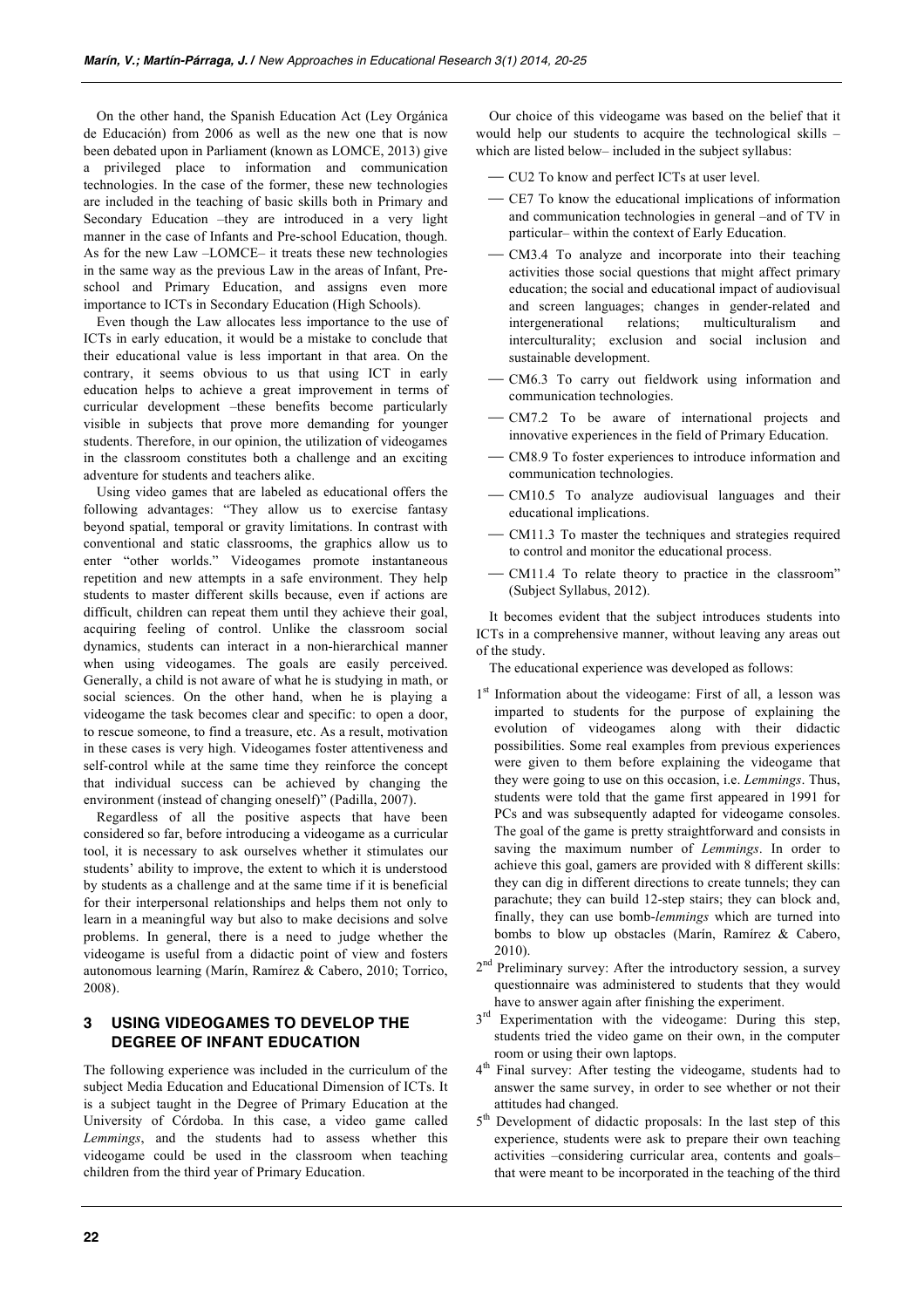year of Primary Education with students that range from 4 to 5 years of age.

All five steps were developed in the classroom, except for the fifth one that could be made in a semi-virtual modality.

# **4 EMPIRICAL STUDY**

The general goal sought with this educational action was to help students to check how videogames could become a central methodological tool in the early education curriculum.

The research was quantitative and quasi-experimental. The initial study population included all the students enrolled in the Media Education and Educational Dimension of the ICT course, which is taught at the Degree of Primary Education (N=71). Finally, the sample studied was comprised by 65 students, 97.2% of whom were women and 2.8% men. A bias in the measurement could be observed but as pointed out by Gialamas, Nikiolopoulu & Koutromanos (2013) and also by Cheng & Chang (2006), Early and Primary Education degrees are studied mostly by women worldwide. Hence our decision not to accept such bias, since the number of men and women enrolled in these subjects cannot be controlled by researchers.

The questionnaire included 10 items in Likert-like scale with 5 options, where 1 would mean total disagreement and 5, total agreement. The expert judgment technique was used to validate the research. Therefore, the judges were selected in accordance with the following criteria: they had to be teachers of subjects that were directly related to ICT; they had to be teaching in the field of educational technologies; and the teaching had to have occurred within the previous seven years. Three experts were finally selected (two men and a woman from the Universities of Córdoba and Jaén). After evaluating the questionnaire, only one item was deleted (to judge the degree of knowledge of quantities), since it was implicitly included in the other questions. The final questionnaire therefore included the following 9 items:

- ⎯ Learning to work cooperatively and collaboratively in the context of teamwork
- ⎯ To distinguish the parts of the body
- To learn the synchrony between the upper and lower parts of the body
- $-$  To distinguish primary and secondary colors
- $-$  To develop heuristic thinking (trial and error)
- ⎯ To self-regulate the learning process (ongoing assessment)
- $-$  To develop inductive thinking
- $-$  To develop visual memory and retentiveness
- ⎯ To know the concepts of success and failure, up-down, inside-outside, before-after, and front-rear.

This instrument was validated through a Cronbach's Alpha test, scoring 0.97. According to Mateo (2004), this average must be regarded as very high. The item-by-item results were:

Table 1. Cronbach's Alpha, item by item.

| <i>i</i> tem                                                     | Alpha |
|------------------------------------------------------------------|-------|
| Learning to work in a cooperative and collaborative way in the   | .976  |
| context of teamwork                                              |       |
| To distinguish the body parts                                    | .893  |
| To learn the synchrony between upper and lower body parts.       | .994  |
| To distinguish primary and secondary colors.                     | .923  |
| To develop heuristic thinking (trial and error).                 | .955  |
| Self-regulation of the learning process (continuous evaluation). | .899  |
| To develop inductive thinking                                    | .932  |
| To develop visual memory and retentiveness.                      | .955  |
| To know the concepts of success and failure, up-down, inside-    |       |
| outside, before-after, front-rear.                               | .677  |

As can be seen, the item-by-item analysis did not reveal a decrease in the reliability of our instrument.

## **5 RESULTS**

The questionnaire results –expressed for each different item– are shown next:

## **5.1 Learning to work cooperatively and collaboratively in the context of teamwork**

Before using the videogame, 89% of students claimed to completely disagree with item 1, 6% of them said that they were indifferent, and the remaining 5% agreed with it. After experiencing the game, the results of the second questionnaire (post-test) show that 76% of students fully agree with the idea that this video game helps to develop the curriculum in a crosswise manner, 17% of students disagreed, 4% claimed to be indifferent, and only 3% totally disagreed.

#### **5.2 To distinguish the parts of the body parts**

In the pre-test, 77% of participants totally agreed, 14% of them were indifferent, 6% disagreed, and 3% totally disagreed.



**Figure 1.** Item 2: pre-test and post-test

In the case of the post-test, results range from 64% to 12% that showed total disagreement and disagreement. 5% of them expressed indifference and 8% and 11% respectively claimed to agree or fully agree.

## **5.3 To learn the synchrony between upper and lower parts of the body**

This time the first questionnaire showed 92% and 4% respectively claiming to disagree or fully disagree. Only 4% chose the third option, i.e. indifference.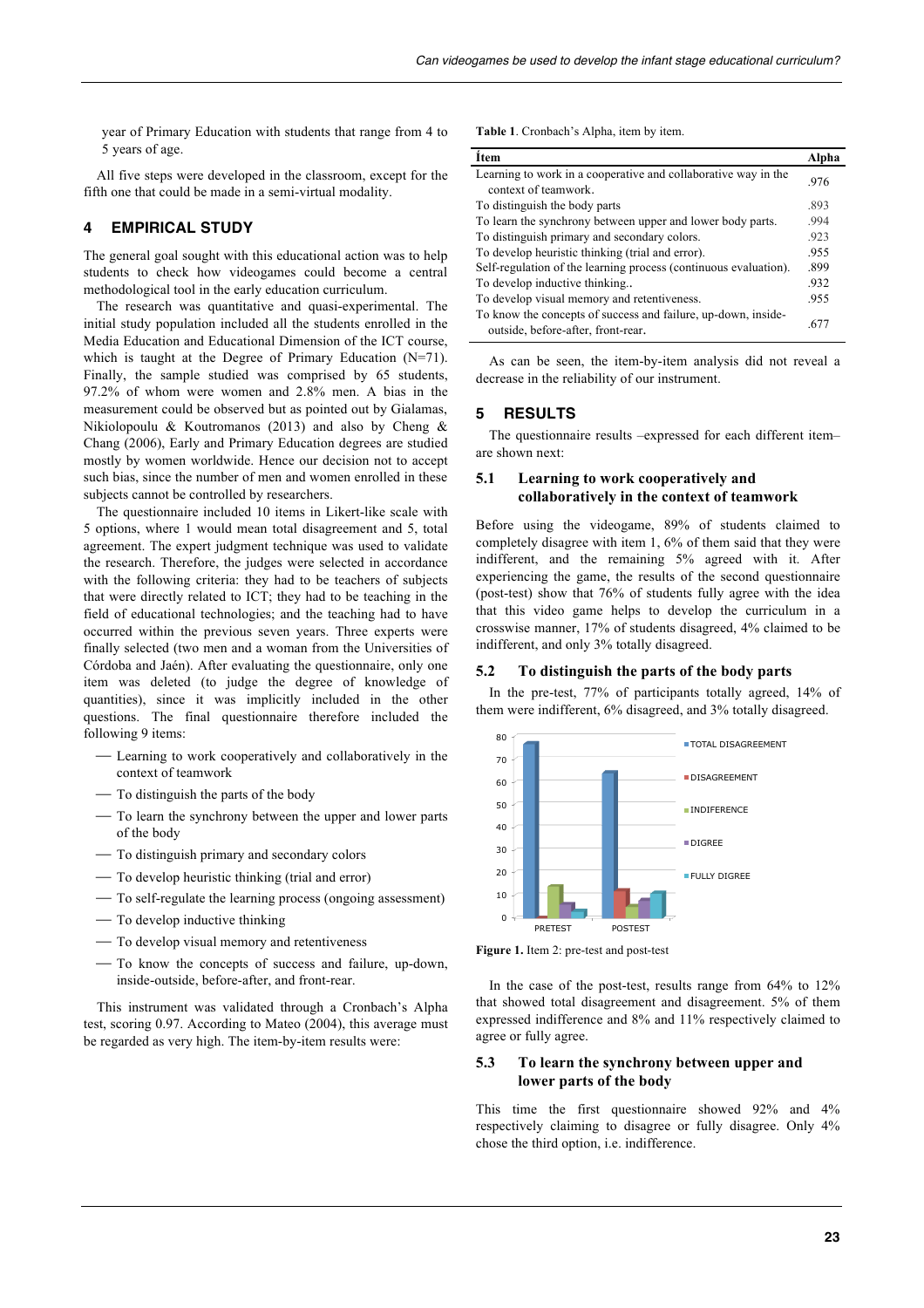

**Figure 2.** Item 32: pre-test and post-test

The results in the post-test were as follows: 82% of students said that they fully agreed with the statement that this game contributed to distinguish and assimilate the synchrony between the upper and lower parts of the body. 10% of students disagreed, and 6% fully disagreed.

## **5.4 To distinguish primary and secondary colors**

In this case, the results in both the pre-test and the post-test are included in two categories: 78% so students disagreed, while 22% of them agreed in the pre-test and 84% and 16% showed indifference.

## **5.5 To develop heuristic thinking (trial and error)**

100% of students chose the fully agree with this option in the post-test, but initially (in the pre-test) 94% of them claimed to be indifferent, and 6% disagreed.

# **5.6 To self-regulate the learning process (continuous assessment)**

In the pre-test, 64% and 14% respectively fully disagreed and disagreed; 17% were indifferent, and only 5% agreed. The results of the post-test are especially meaningful, since they show continuity: 87% of students claimed to fully disagree, 4% disagreed; 3% chose the indifferent option, and 2% and 4% respectively said that they agreed and fully agreed.

## **5.7 To develop inductive thinking**

Similarly to what happened for item 4, students are distributed in two categories: fully disagree (84% and 56% in pre-test and the post-test) and indifference (16% and 44%).

#### **5.8 To develop visual memory and retentiveness**

In item 8, students grouped themselves together around 3 answers. In this case, the results of the pre-test significantly differ from those obtained in the posttest. In the first questionnaire, 98% of students disagreed and only 2% were indifferent. But, after the experience, students did choose the positive options (fully agree and agree, 56% and 43%) and only 1% remained indifferent.

# **5.9 To know the concepts of success and failure, updown, inside-outside, before-after, and frontrear**

Exactly the same as in item 5, 100% of students agreed that this videogame helps students to know the concepts of success and failure, up-down, inside-outside, before-after, and front-rear, both in the pre-test and in the post-test.

Based on the results of our initial exploration, a proposal is made to develop a lesson plan aimed at the students that our

trainee teachers would hypothetically have in their classroom, that is to say, those at the third year of early education. Most of the students developed lesson plans related to the Math and Value Formation areas. Neither of these areas is contained per se in the 2006 Spanish Education Act ("Ley Orgánica de Educación") or in the Decree 428/2088 that establishes the minimum teaching requirements for Andalusia. Nevertheless, it can be understood that such areas are included within the three macro areas contained in the Decree (Self-knowledge and personal autonomy; Knowledge of the environment and languages; Communication and representation).

As an example, it seems interesting for us to show an action related to Math. Why is this videogame considered as a good teaching tool for this specific curricular area? Because it gives the children the opportunity to improve their calculus and logic skills, since they handle objects and collections. Therefore, they can identify their qualities and main features and also establish groups, classifications, orders and quantification.

Our proposal refers to the area of Math and has as its general goals: (a) To know one's own and others' bodies, to learn the possibilities offered by the body; and to learn to respect differences) and (b) To take the first steps towards the acquisition of the logic and mathematics as well as the reading and writing skills, and those related to movement, expression and rhythm. The specific goals to be achieved would be the following ones:

- To develop mathematical skills, such as ordering, quantifying and classifying
- $-$  To develop logic-related skills by solving problems
- ⎯ To use the computer in a playful manner
- $-$  To carry out experiments and analyze their results
- ⎯ To know basic concepts related to quantity and space

These aspects would be developed through the use of videogames, in order to acquire the following contents:

Conceptual: Cardinal numbers and classification

- Procedural: Identification of game functions and uses; Classification and organization of *Lemmings* according to their specific circumstances; Utilization of counting; first contacts with numbering series, additions and subtractions.
- Attitudinal: To show interest and ability to take care of the objects that they have utilized; and interest towards the classification of elements.

# **6 CONCLUSIONS**

As Drent & Meelisse pointed out in 2008, it is sometimes assumed that by simply using the ICT in the classroom teachers are developing technological curricular innovation and, consequently, achieving a better and more direct and effective learning. It is not our intention here to deny an idea that is also supported by us but, at the same time, it is our conviction that Higher education should train future educators in the use and consumption of ICTs within the educational context.

Any technology which has not been developed with an educational aim from the very beginning is not educational per se, so there is a need to study its possibilities in order to consider it as a didactic tool. This is exactly the case with videogames. And in this case, the situation becomes even more complex, since videogames tend to be considered as negative elements. Starting from this negative position, our research has proved that videogames can be useful in the educational processes (see also